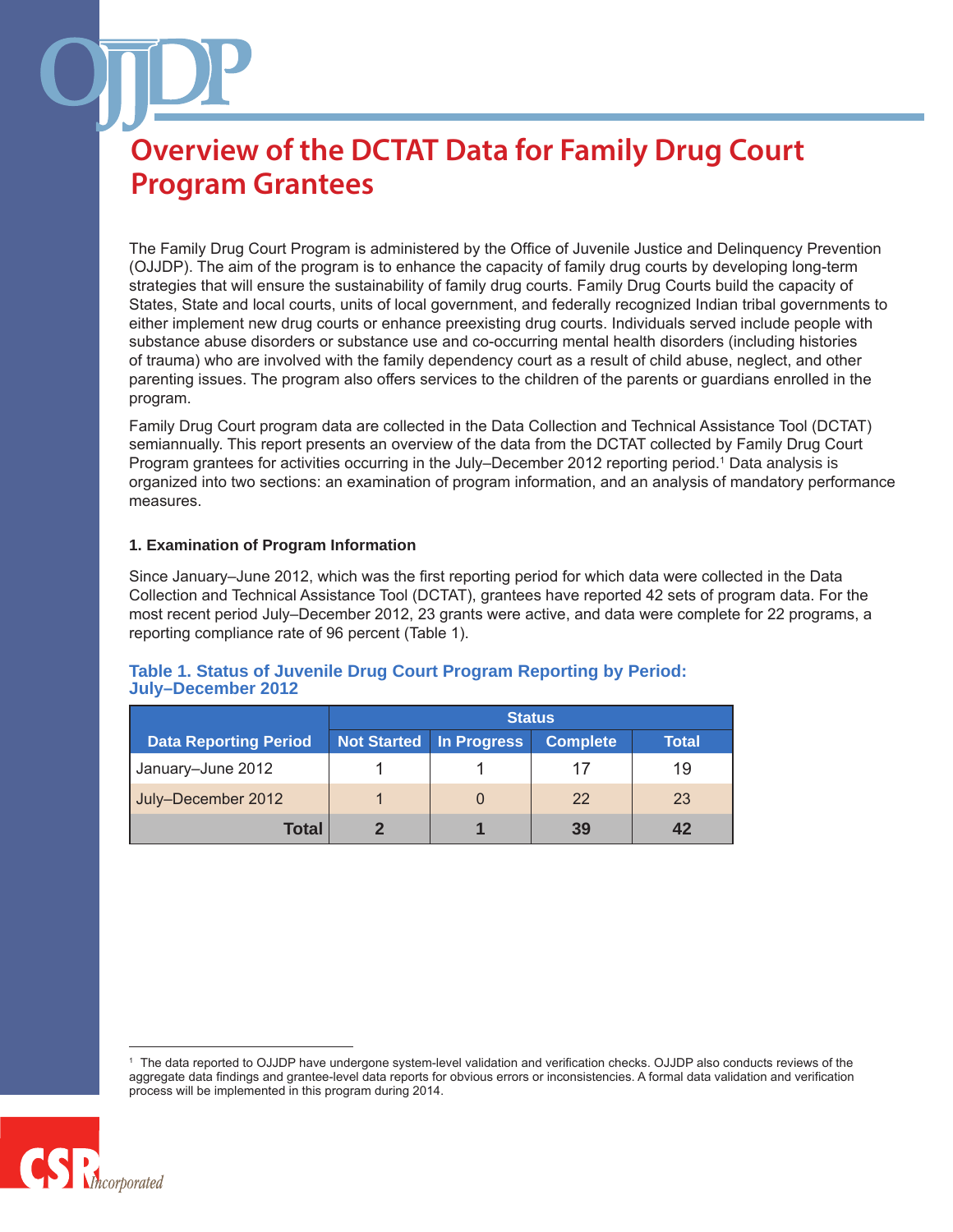In examining grant amounts by State, based on current and active Family Drug Court Program grants, Michigan received the most funds, followed by Washington State. A more comprehensive comparison of State award amounts is shown in Table 2.

| <b>Grantee State</b> | N              | <b>Grant Amount (Dollars)</b> |
|----------------------|----------------|-------------------------------|
| <b>AL</b>            | $\mathbf 1$    | 550,000<br>$\mathbb{S}^-$     |
| AΖ                   | $\mathbf 1$    | 614,806                       |
| CA                   | $\overline{1}$ | 349,962                       |
| CO                   | 1              | 522,028                       |
| <b>GA</b>            | $\overline{1}$ | 349,969                       |
| IL.                  | 1              | 649,727                       |
| <b>MD</b>            | $\overline{1}$ | 492,284                       |
| MI                   | $\overline{2}$ | 1,163,513                     |
| <b>MN</b>            | $\mathbf{1}$   | 333,244                       |
| <b>MO</b>            | 1              | 324,965                       |
| <b>MT</b>            | $\overline{2}$ | 873,267                       |
| <b>NC</b>            | 1              | 497,840                       |
| <b>NJ</b>            | $\overline{1}$ | 499,817                       |
| <b>NV</b>            | $\mathbf 1$    | 642,201                       |
| OH                   | $\overline{1}$ | 291,683                       |
| OK                   | 1              | 650,000                       |
| <b>TX</b>            | $\overline{2}$ | 900,000                       |
| <b>WA</b>            | $\overline{2}$ | 995,245                       |
| WI                   | $\overline{1}$ | 650,000                       |

**Table 2. Total Grant Amount by State (Dollars): July–December 2012**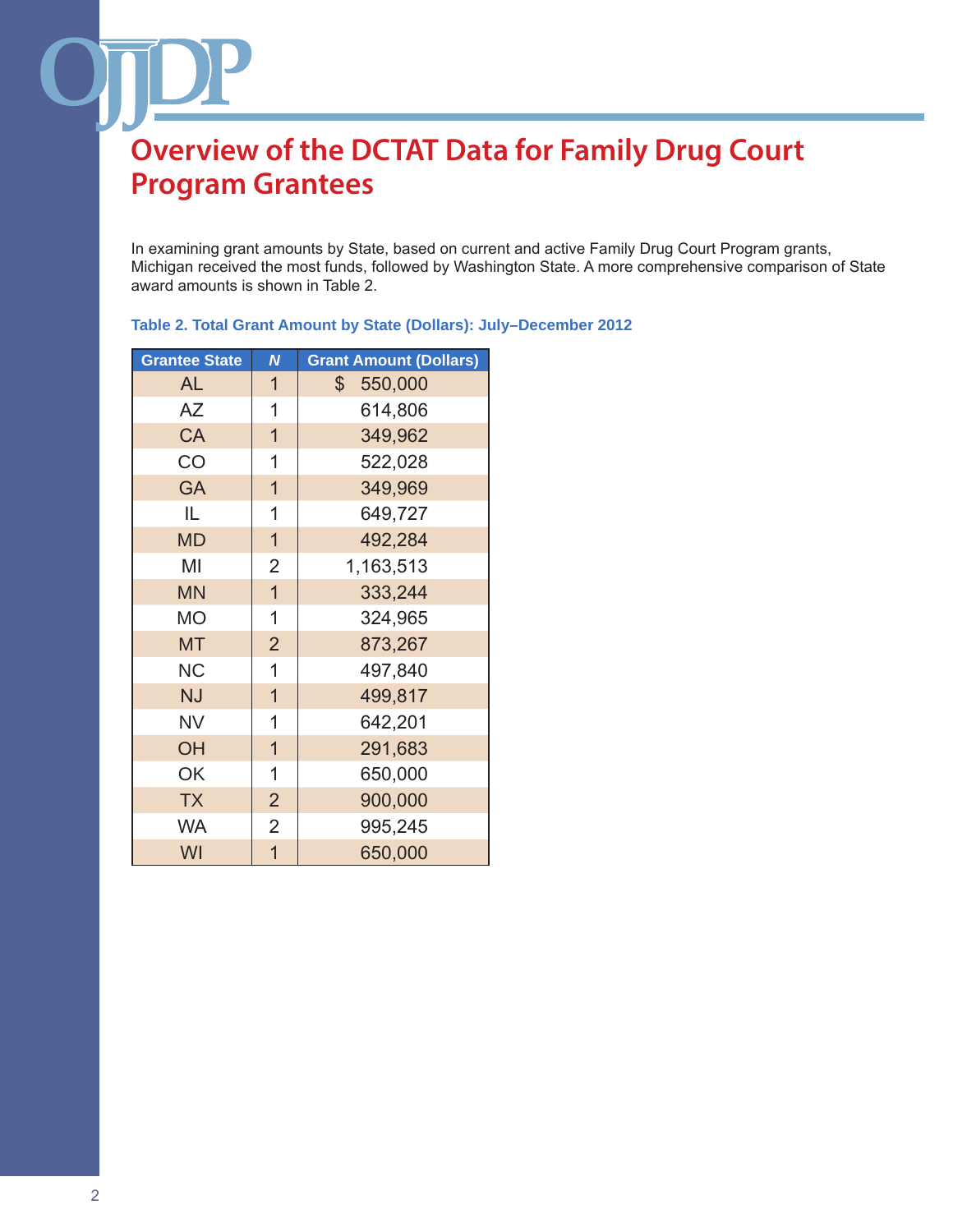Analysis of implementing agencies for this period revealed that 39 percent of the programs were implemented by a unit of local government (*n* = 9). Other government agencies followed at 21 percent (*n* = 5) (Figure 1).



**Figure 1. Grants by Implementing Organization Type (Percent): July–December 2012 (***N* **= 23)**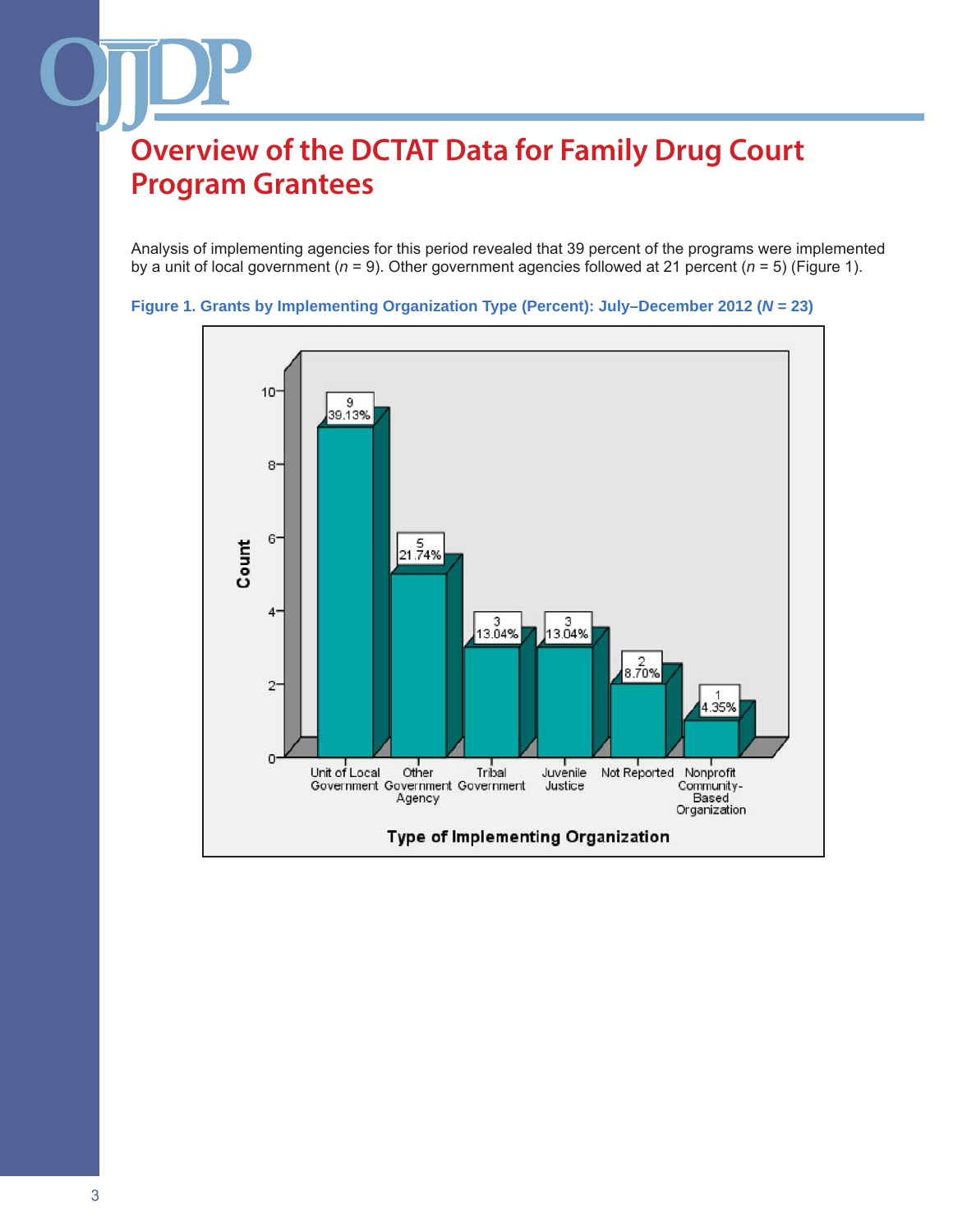Table 3 provides an aggregate of demographic data during the July–December 2012 reporting period. More specifically, the numbers in this table represent the population actually served by Family Drug Court program grantees during their project period. Targeted services include any services or approaches specifically designed to meet the needs of the population (e.g., gender-specific, culturally based, developmentally appropriate services).

#### **Table 3. Target Population: July–December 2012**

|                        | <b>Population</b>                          | <b>Grantees Serving Group</b><br><b>During Project Period</b> |
|------------------------|--------------------------------------------|---------------------------------------------------------------|
| <b>RACE/ETHNICITY</b>  | American Indian/Alaskan Native             | 9                                                             |
|                        | Asian                                      | $\overline{2}$                                                |
|                        | <b>Black/African American</b>              | 13                                                            |
|                        | Hispanic or Latino (of Any Race)           | 9                                                             |
|                        | Native Hawaiian and Other Pacific Islander | $\Omega$                                                      |
|                        | Other Race                                 | 3                                                             |
|                        | White/Caucasian                            | 35                                                            |
|                        | Youth Population Not Served Directly       | 1                                                             |
| <b>JUSTICE SYSTEM</b>  | At-Risk Population (No Prior Offense)      | 11                                                            |
| <b>STATUS</b>          | First-Time Offenders                       | 13                                                            |
|                        | <b>Repeat Offenders</b>                    | 11                                                            |
|                        | Sex Offenders                              | 1                                                             |
|                        | <b>Status Offenders</b>                    | 3                                                             |
|                        | <b>Violent Offenders</b>                   | 0                                                             |
|                        | Youth Population Not Served Directly       | 5                                                             |
| <b>GENDER</b>          | Male                                       | 20                                                            |
|                        | Female                                     | 19                                                            |
|                        | Youth Population Not Served Directly       | $\overline{2}$                                                |
| <b>AGE</b>             | $0 - 10$                                   | 10                                                            |
|                        | $11 - 18$                                  | 11                                                            |
|                        | Over 18                                    | 20                                                            |
|                        | Youth Population Not Served Directly       | $\overline{2}$                                                |
| <b>GEOGRAPHIC AREA</b> | Rural                                      | 14                                                            |
|                        | Suburban                                   | 7                                                             |
|                        | <b>Tribal</b>                              | 3                                                             |
|                        | Urban                                      | 10                                                            |
|                        | Youth Population Not Served Directly       | $\mathbf{1}$                                                  |
| <b>OTHER</b>           | <b>Mental Health</b>                       | 17                                                            |
|                        | <b>Substance Abuse</b>                     | 22                                                            |
|                        | Truant/Dropout                             | 5                                                             |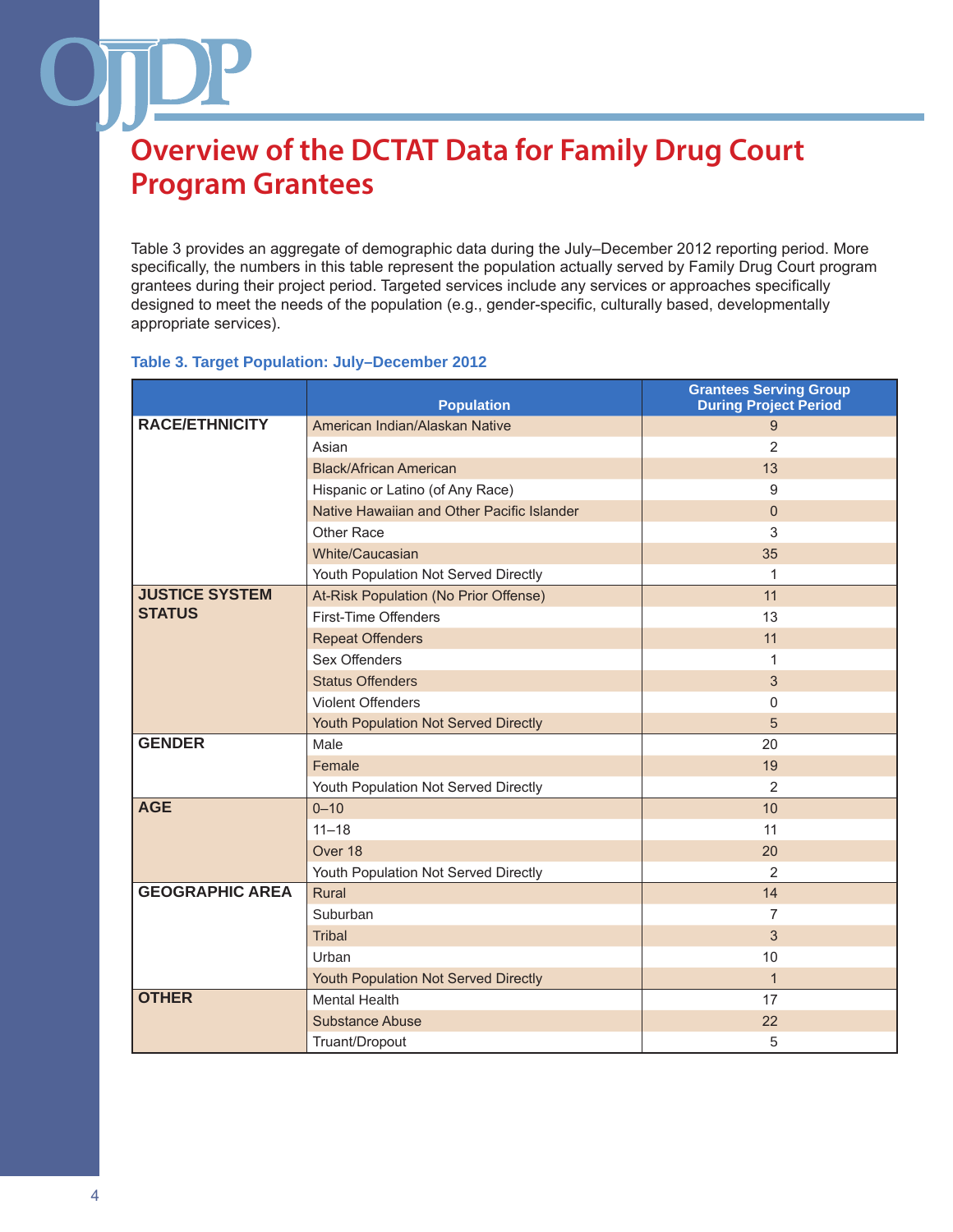#### **2. Analysis of Core Measures**

Evidence-based programs and practices include program models that have been shown, through rigorous evaluation and replication, to be effective at preventing or reducing juvenile delinquency or related risk factors. Figure 2 shows that during July–December 2012, about 72 percent of grantees (*n* = 16) implemented \$7,548,399 in evidence-based programs and/or practices.

#### **Figure 2. Percentage of Programs Implementing Evidence-Based Programs and/or Practices: July–December 2012**

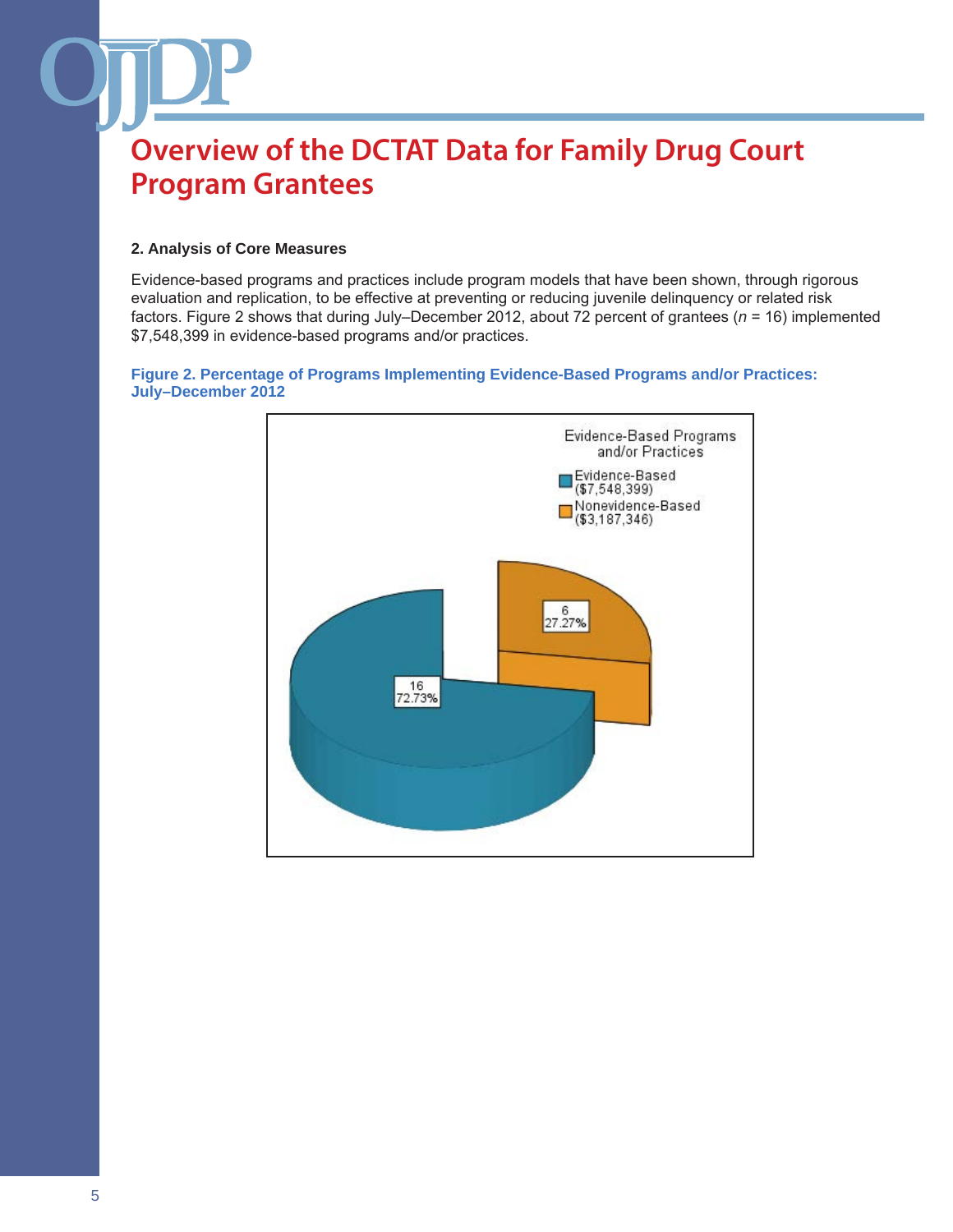In all, 382 parents or guardians were served by various programs funded by the Family Drug Court Program grant. Furthermore, 378 additional family members were served by the program. In all, 25 percent of enrolled parents and guardians successfully exited the court having completed all requirements during the reporting period.

Data are collected to determine the number of parents or guardians who demonstrate a positive change for a targeted behavior in each reporting period. Target behaviors measure a positive change in behavior among program participants. Table 4 lists short-term percentages for the specified target behavior during July– December 2012. Seventy-two percent of parents or guardians served by the program exhibited a desired shortterm change in those target behaviors that were tracked during the reporting period.

#### **Table 4. Short-term Performance Data on Target Behaviors (Tracked for Parents/Guardians): July–December 2012**

| <b>Target Behavior</b>      | <b>Parents/Guardians</b><br><b>Receiving Services</b><br>for Target Behavior | <b>Parents/Guardians</b><br>with Noted<br><b>Behavioral Change</b> | <b>Percent of Parents/</b><br><b>Guardians with Noted</b><br><b>Behavioral Change</b> |
|-----------------------------|------------------------------------------------------------------------------|--------------------------------------------------------------------|---------------------------------------------------------------------------------------|
| Substance Use               | 365                                                                          | 262                                                                | 72                                                                                    |
| <b>Social Competence</b>    | 33                                                                           | 22                                                                 | 67                                                                                    |
| <b>Job Skills</b>           | 21                                                                           | 21                                                                 | 100                                                                                   |
| <b>Employment Status</b>    | 49                                                                           | 30                                                                 | 61                                                                                    |
| <b>Family Relationships</b> | 35                                                                           | 25                                                                 | 71                                                                                    |
| <b>Total</b>                | 503                                                                          | 360                                                                | 72                                                                                    |

Since this is the second reporting period for which data have been reported, there were too few data points to analyze. Long-term behavioral change data will be included in the next data memo.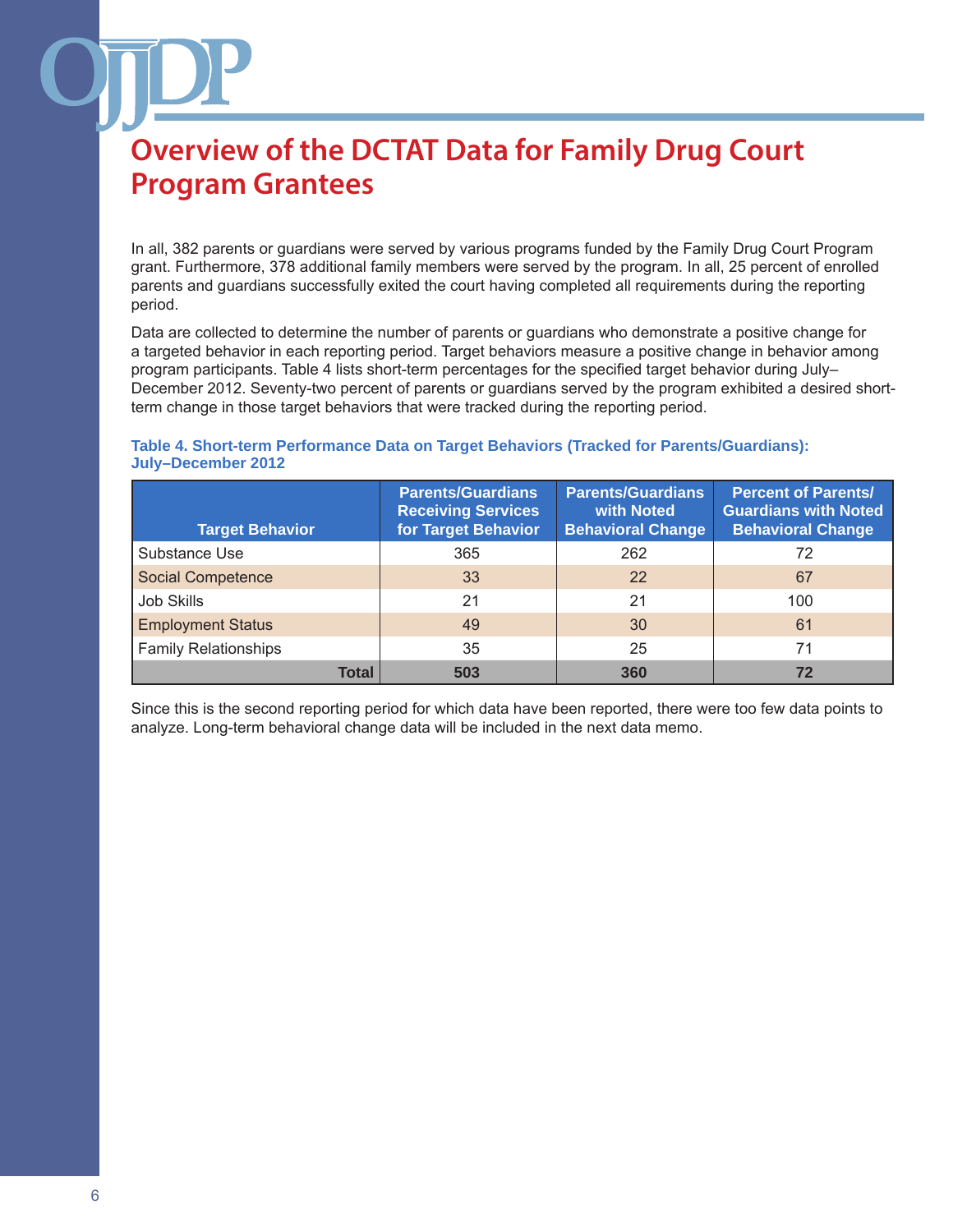The Family Drug Court program serves not only parents and family members, but also the children of the families involved in the court system. Table 5 provides performance data for children served by the Family Drug Court program during the reporting period. In July–December 2012, 351 children were placed in out-of-home care and 196 were in permanent placement. On average, children remain in out-of-home care for 60 days. A total of 83 children were reunited with their families after being removed from home and placed in temporary placement, while parental rights were terminated for 4 parents or guardians.

**Table 5. Performance Measures Reflecting Children's Condition While Parents or Guardians Are Being Served by Family Drug Court Programs: July–December 2012**

| <b>Performance Measure</b>                                                                         | <b>Youth</b> | <b>Percent</b> |
|----------------------------------------------------------------------------------------------------|--------------|----------------|
| Number of children placed in out-of-home care                                                      | 351          | 59%            |
| Average length of stay for children in out-of-home care                                            | 60 days      | N/A            |
| Number of children reunited after being removed from the<br>home and placed in temporary placement | 83           | 37%            |
| Number of parents or guardians whose parental rights were<br>terminated                            | 4            | 2%             |
| Number of children in permanent placement                                                          | 196          | 63%            |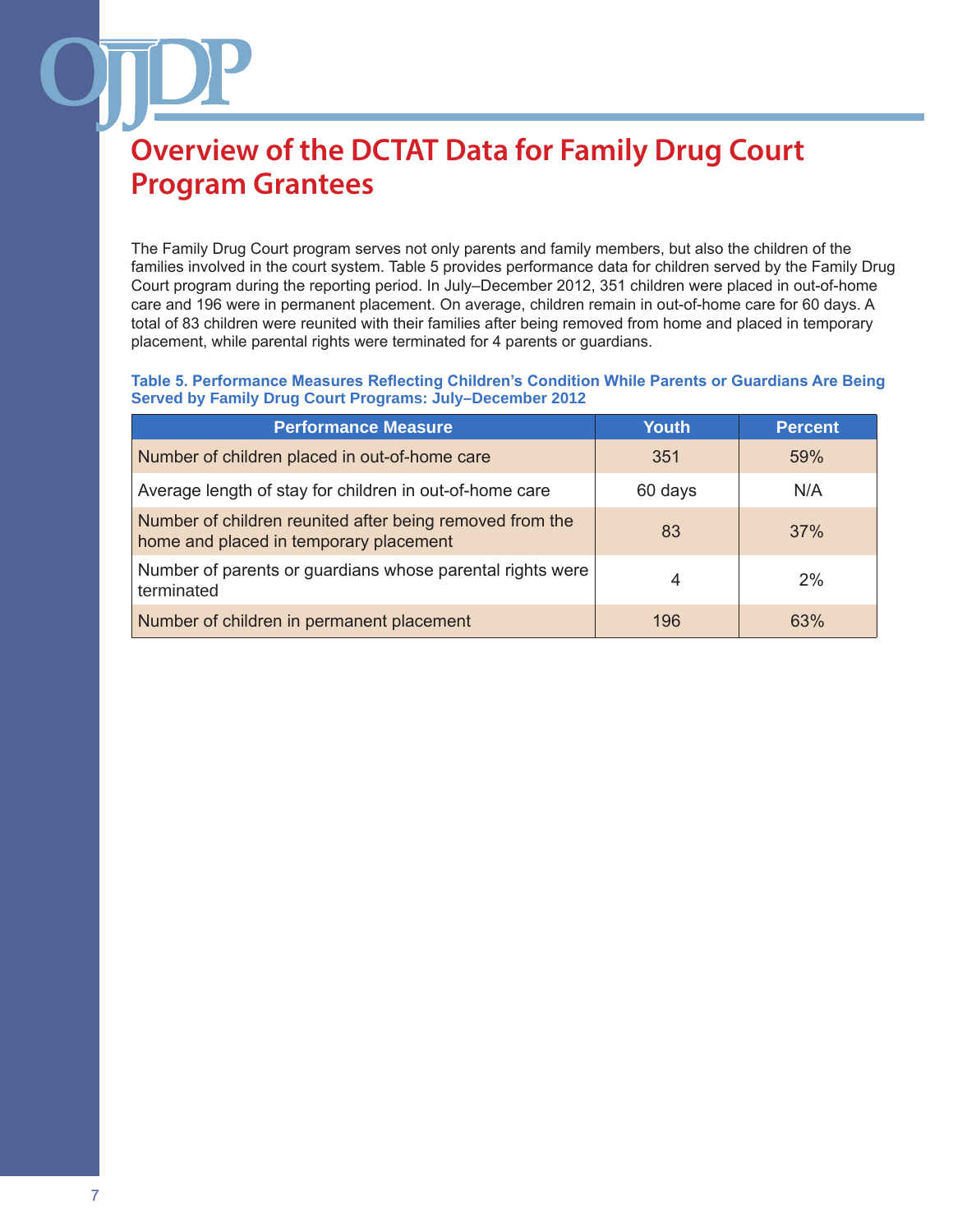A number of services are provided to parents or guardians served by the Family Drug Court Program, including substance use counseling/services, mental health services, housing services, and other types of services. In July–December 2012, 299 parents or guardians were enrolled in substance use counseling/services. Figure 3 illustrates the number of other programs in which parents or guardians enrolled. During the reporting period, the average length of program stay of enrolled parents or guardians was 171 days. Table 6 provides data that indicate the number of parents assessed as needing the specified services, and those that actually enrolled in the services provided.



#### **Figure 3. Parents or Guardians Enrolled in Provided Services: July–December 2012**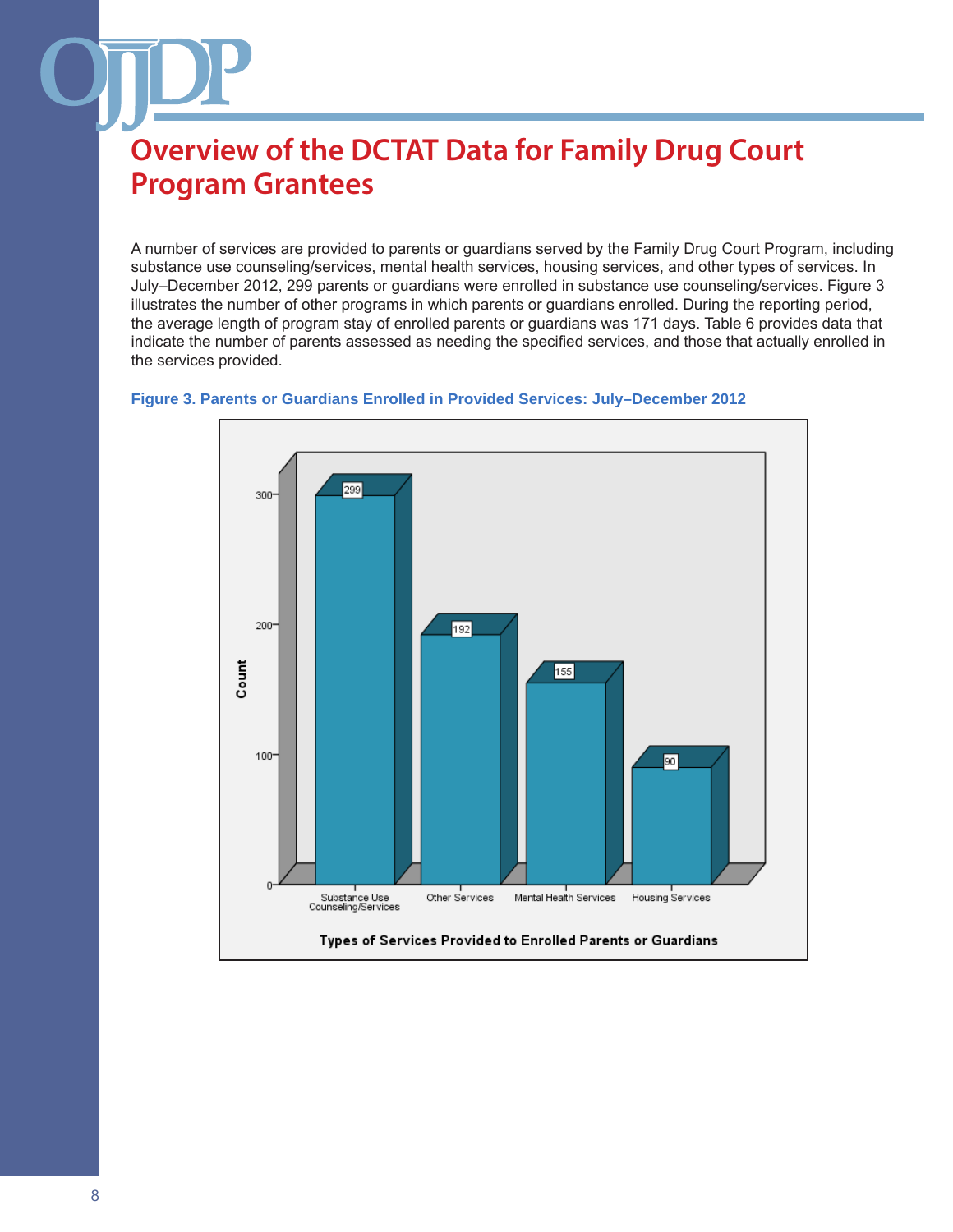#### **Table 6. Services Provided to Enrolled Parents or Guardians: July–December 2012**

| <b>Services Provided to Enrolled Parents or Guardians</b>                                                                     |     |
|-------------------------------------------------------------------------------------------------------------------------------|-----|
| Number of enrolled parents or guardians assessed as needing substance use counseling/<br>services during the reporting period | 276 |
| Number of enrolled parents or guardians enrolled in substance use counseling/services during<br>the reporting period          | 299 |
| Number of enrolled parents or guardians assessed as needing mental health services during<br>the reporting period             | 170 |
| Number of enrolled parents or guardians enrolled in mental health services during the reporting<br>period                     | 155 |
| Number of enrolled parents or guardians assessed as needing housing services during the<br>reporting period                   | 144 |
| Number of enrolled parents or guardians who successfully found housing during the reporting<br>period                         | 90  |
| Number of enrolled parents or guardians assessed as needing other services during the<br>reporting period                     | 193 |
| Number of enrolled parents or guardians enrolled in other services during the reporting period                                | 192 |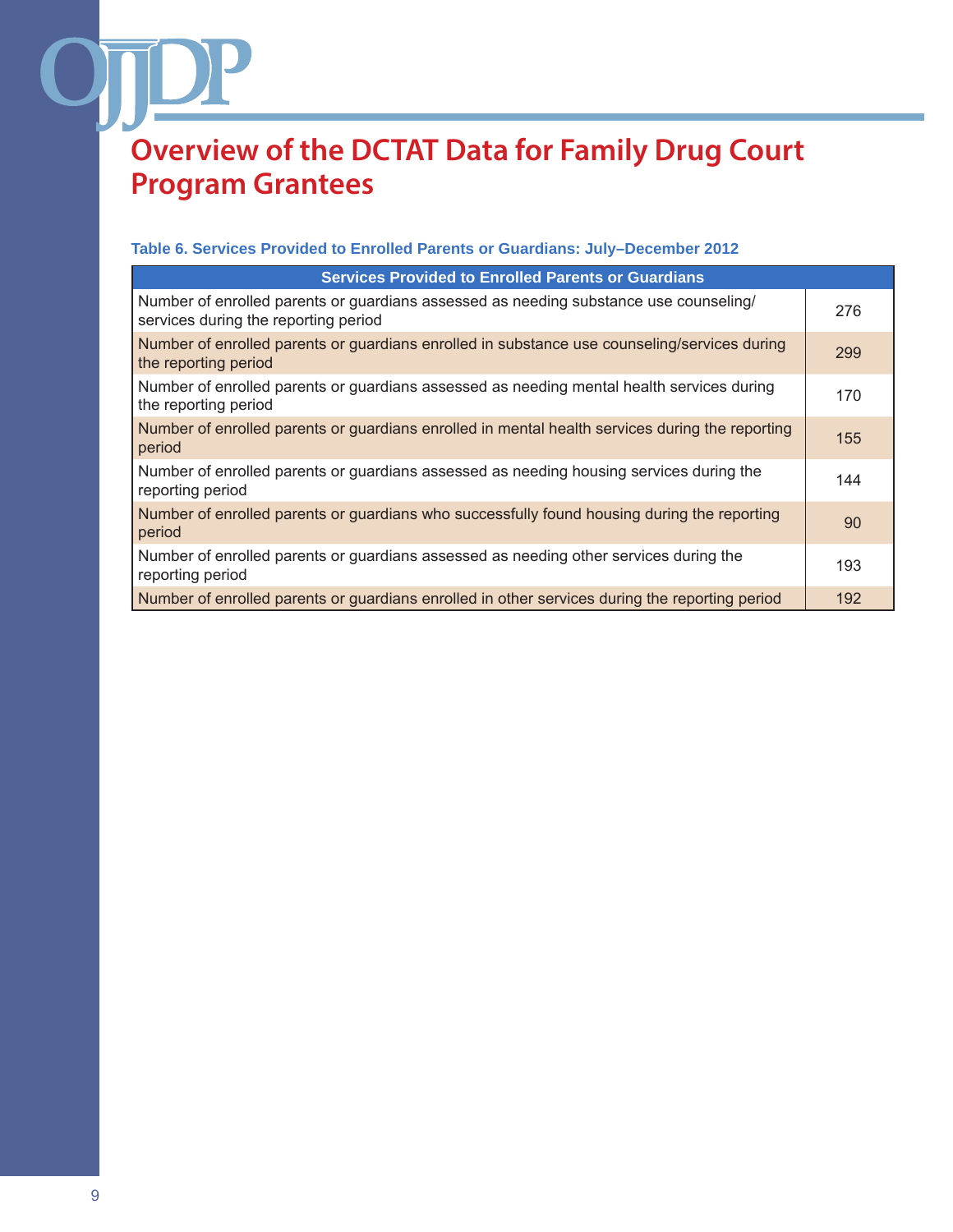A number of services are also provided to additional family members served by the Family Drug Court Program, including substance use counseling/services, mental health services, housing services, and other types of services. In July–December 2012, the largest number of additional family members were enrolled in other types of services (*n* = 135), followed by mental health services (*n* = 58). Figure 4 illustrates the number of other programs in which parents or guardians enrolled. Table 7 provides data that indicate the number of additional family members assessed as needing the specified services, and those that actually enrolled in the services provided.



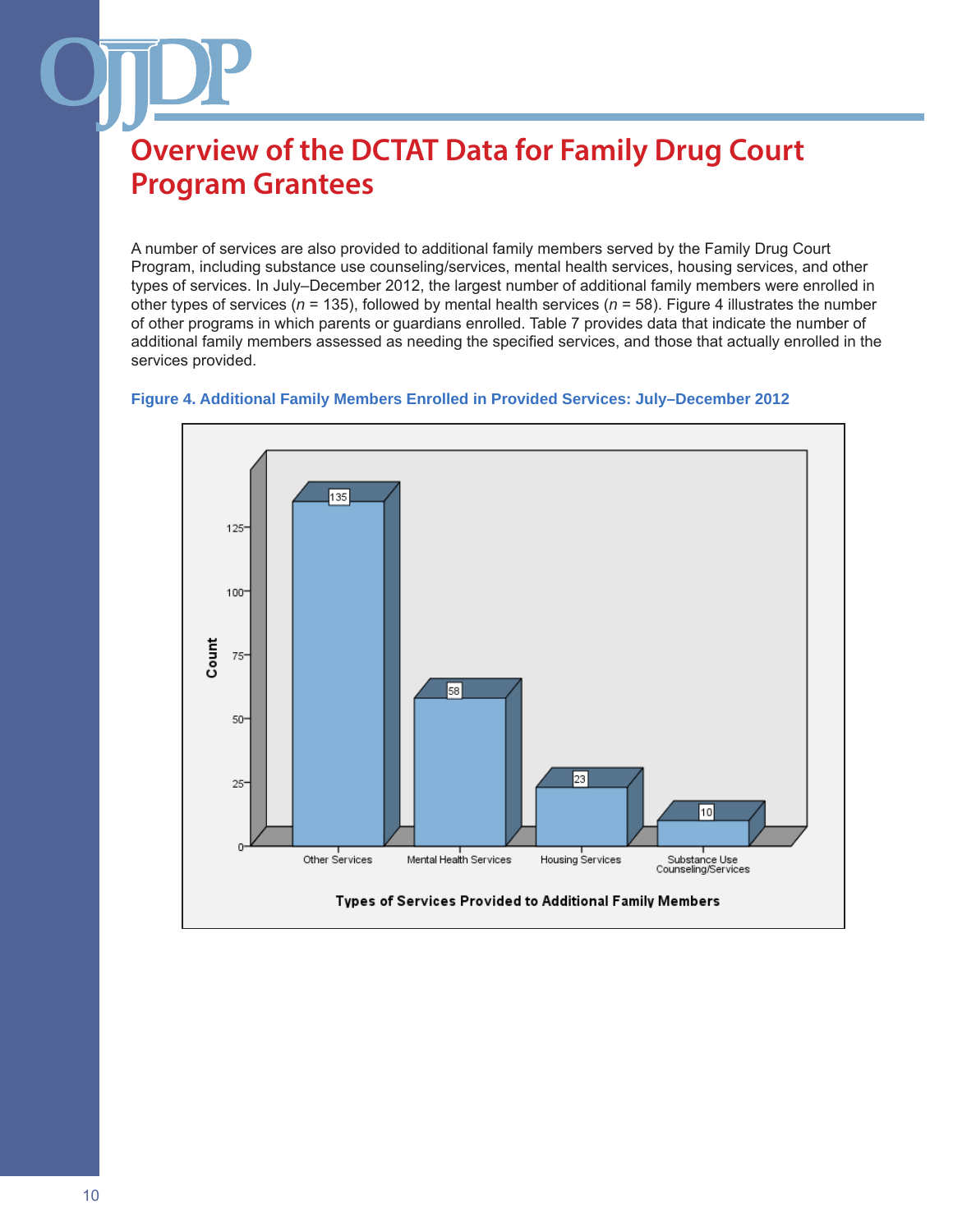#### **Table 7. Services Provided to Additional Family Members: July–December 2012**

| <b>Services Provided to Additional Family Members</b>                                                                    |     |  |
|--------------------------------------------------------------------------------------------------------------------------|-----|--|
| Number of additional family members assessed as needing substance use counseling/services<br>during the reporting period | 20  |  |
| Number of additional family members enrolled in substance use counseling/services during the<br>reporting period         | 10  |  |
| Number of additional family members assessed as needing mental health services during the<br>reporting period            | 77  |  |
| Number of additional family members enrolled in mental health services during the reporting<br>period                    | 58  |  |
| Number of additional family members assessed as needing housing services during the<br>reporting period                  | 46  |  |
| Number of additional family members who successfully found housing during the reporting<br>period                        | 23  |  |
| Number of additional family members assessed as needing other services during the reporting<br>period                    | 144 |  |
| Number of additional family members enrolled in other services during the reporting period                               | 135 |  |

Technical violation data were tracked and reported for parents or guardians enrolled in the program. As shown in Table 8, 309 parents or guardians were tracked for technical violations in July–December 2012. Of those, 166 were arrested for a technical violation, while 44 were arrested for a new technical violation.

#### **Table 8. Technical Violation Measures: July–December 2012**

| <b>Performance Measure</b>                                                                                    | <b>Number</b>                |
|---------------------------------------------------------------------------------------------------------------|------------------------------|
| Number of enrolled parents or guardians arrested for a new technical violation<br>during the reporting period | 44                           |
| Number of enrolled parents or guardians with a technical violation during the<br>reporting period             | 166                          |
| Number of enrolled parents or guardians tracked for technical violations during the<br>reporting period       | 309                          |
| Percent of arrests for technical violations                                                                   | (44/309)<br>Percent = $14%$  |
| Percent of technical violations                                                                               | (166/309)<br>Percent = $54%$ |